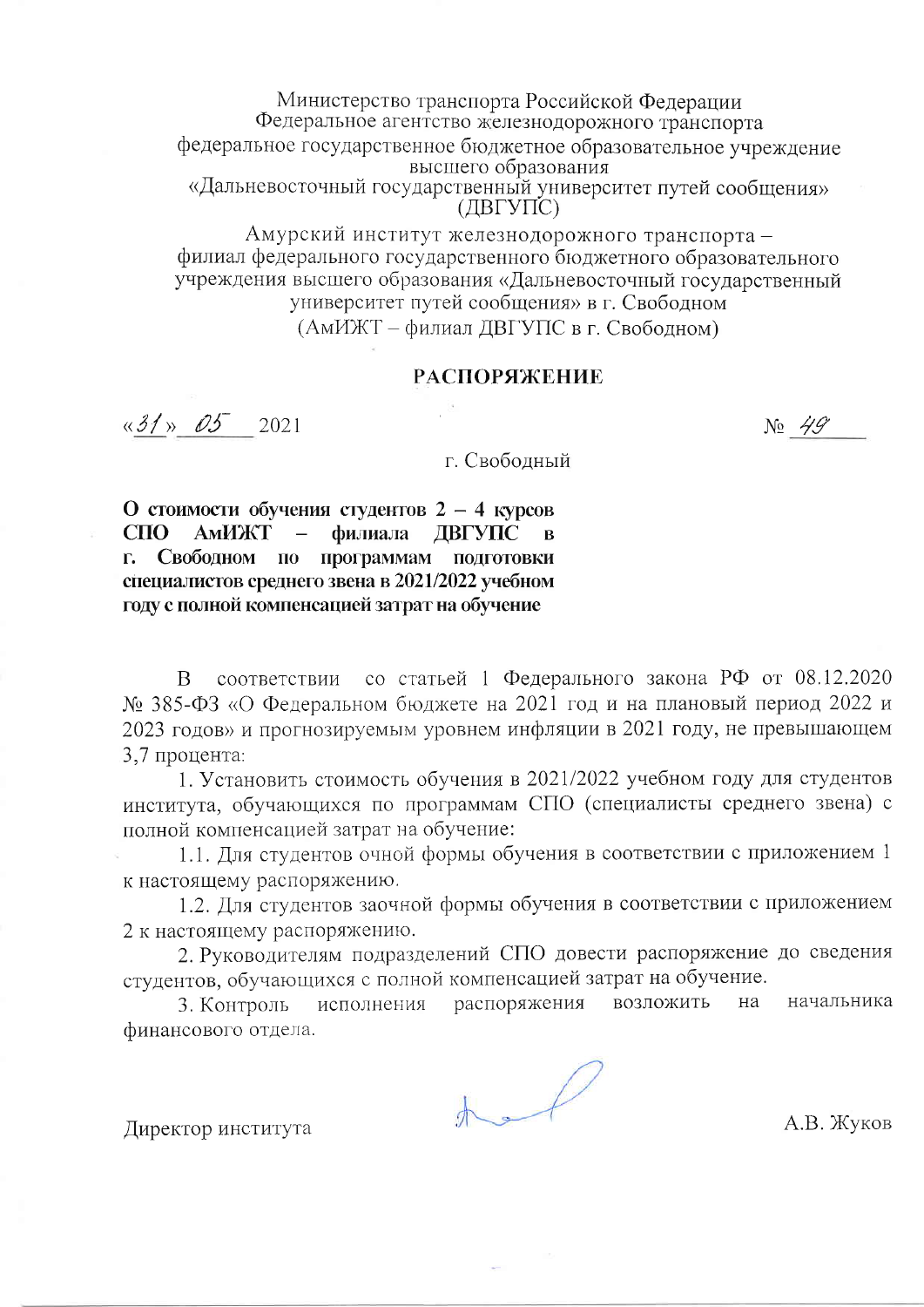Приложение 1 к распоряжению директора 0T 31.05.2021 No 49

 $\frac{1}{2}$ 

### Стоимость обучения студентов СПО с полной компенсацией затрат по программам подготовки специалистов среднего звена в 2021 - 2022 учебном году

### по очной форме обучения

### АмИЖТ - филиал ДВГУПС в г. Свободном

| Код                | Наименование специальности                                     | Стоимость обучения на основе<br>договоров с полной компенсацией |          |          |
|--------------------|----------------------------------------------------------------|-----------------------------------------------------------------|----------|----------|
| специаль-<br>ности |                                                                | затрат на обучение по курсам,<br>в рублях за учебный год        |          |          |
|                    |                                                                | $2$ курс                                                        | $3$ курс | $4$ курс |
| 08.02.01           | Строительство и эксплуатация зданий и<br>сооружений            | 98815                                                           | 101779   | 68700    |
| 08.02.10           | Строительство железных дорог, путь и<br>путевое хозяйство      | 98815                                                           | 101779   | 68700    |
| 23.02.01           | Организация перевозок и управление на<br>транспорте (по видам) | 98815                                                           | 101779   | 68700    |
| 23.02.06           | Техническая эксплуатация подвижного<br>состава железных дорог  | 98815                                                           | 101779   | 68700    |
| 31.02.01           | Лечебное дело                                                  | 98815                                                           | 101779   | 68700    |
| 31.02.02           | Акушерское дело                                                | 98815                                                           | 101779   | 68700    |
| 31.02.05           | Стоматология ортопедическая                                    | 98815                                                           |          |          |
| 31.02.06           | Стоматология профилактическая                                  | 98815                                                           |          |          |
| 34.02.01           | Сестринское дело                                               | 98815                                                           | 101779   | 68700    |

Ведущий экономист

 $\mathcal{U}_{\text{r}}$ 

О.П. Присич